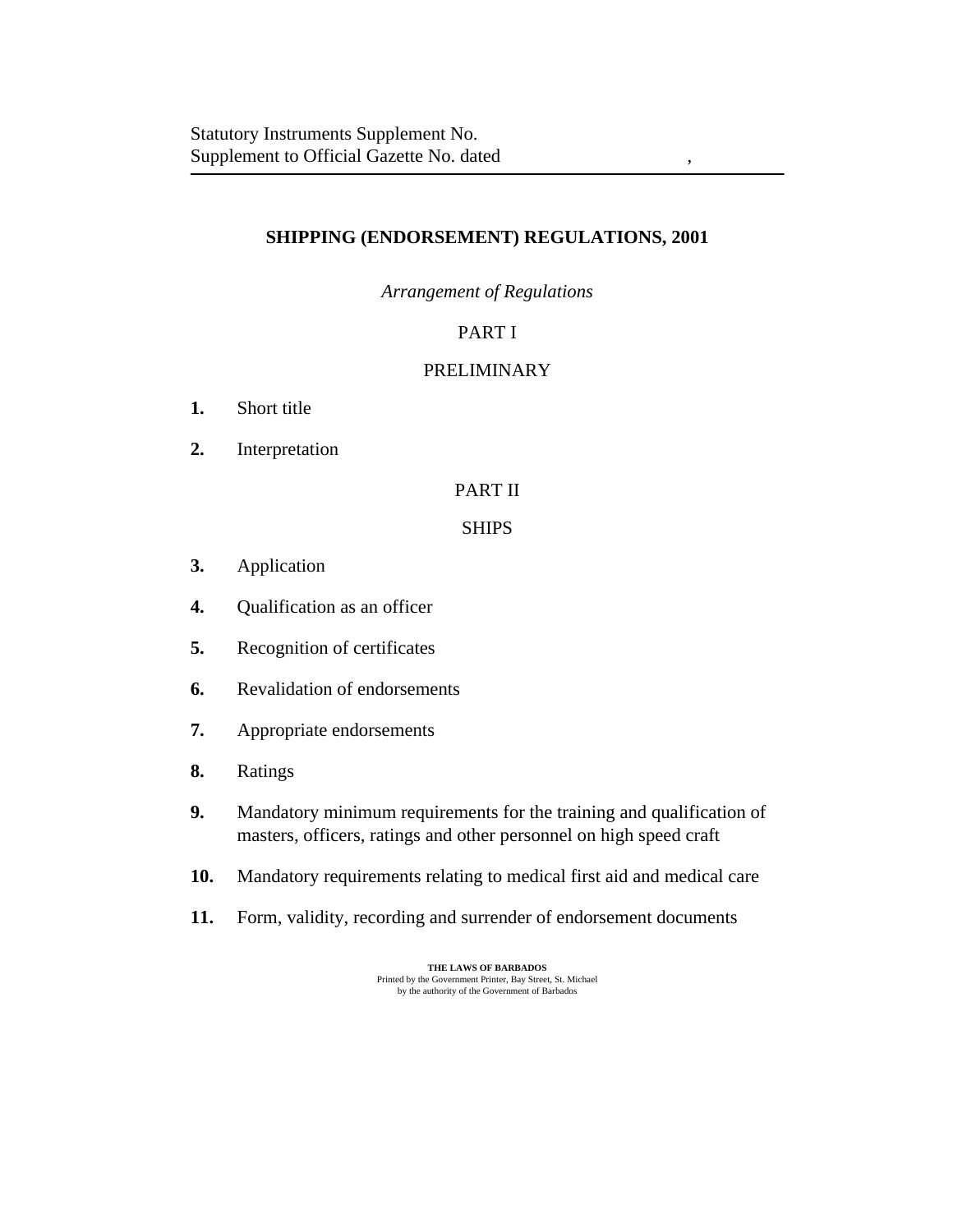- [Refusal of endorsements and appeals against refusal](#page-9-0) **12.**
- [Loss of endorsement documents](#page-9-0) **13.**
- [Endorsement document of Barbados](#page-9-0) **14.**
- [Revocation](#page-10-0)*[revoked]* **15.**

# SCHEDULE

### *[TABLE OF CRITERIA FOR APPROPRIATE CERTIFICATES](#page-11-0)*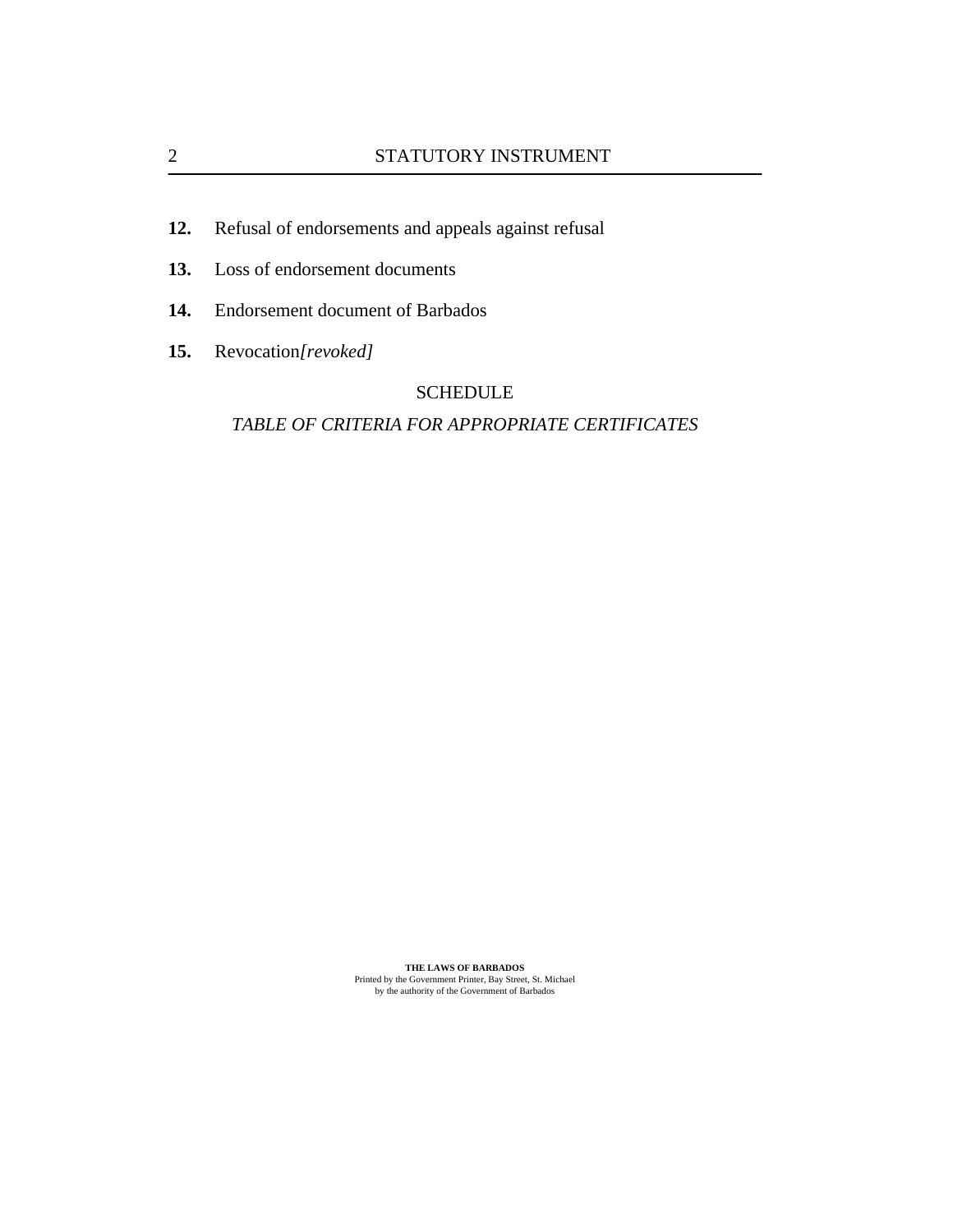### <span id="page-2-0"></span>**S.I. 2001 No. 45**

#### Shipping

## CAP. 296

### **SHIPPING (ENDORSEMENT) REGULATIONS, 2001**

These Regulations were made on 26th April, 2001 by the Minister under sections 86 and 349 of the *Shipping Act*. **Authority :**

**Commencement:** 26th April, 2001.

### PART I

### PRELIMINARY

### **Short title**

These Regulations may be cited as the *Shipping (Endorsement) Regulations, 2001*. **1.**

#### **Interpretation**

In these Regulations, **2.**(1)

- "approved" (and "approved" in the STCW Convention so far as given effect by these Regulations) means approved by the Minister;
- "endorsement document" means a document entitled "endorsement" attesting the recognition of a certificate under the provisions of the International Convention on Standards of Training, Certification and Watchkeeping for Seafarers 1978, as amended in 1995, issued under [regulation 5\(2\);](#page-5-0)
- "GT" means gross tons; and the gross tonnage of a ship having alternative gross tonnage shall be the larger of those tonnages. However, for a ship having its tonnage determined both under Part II and regulation 6 of the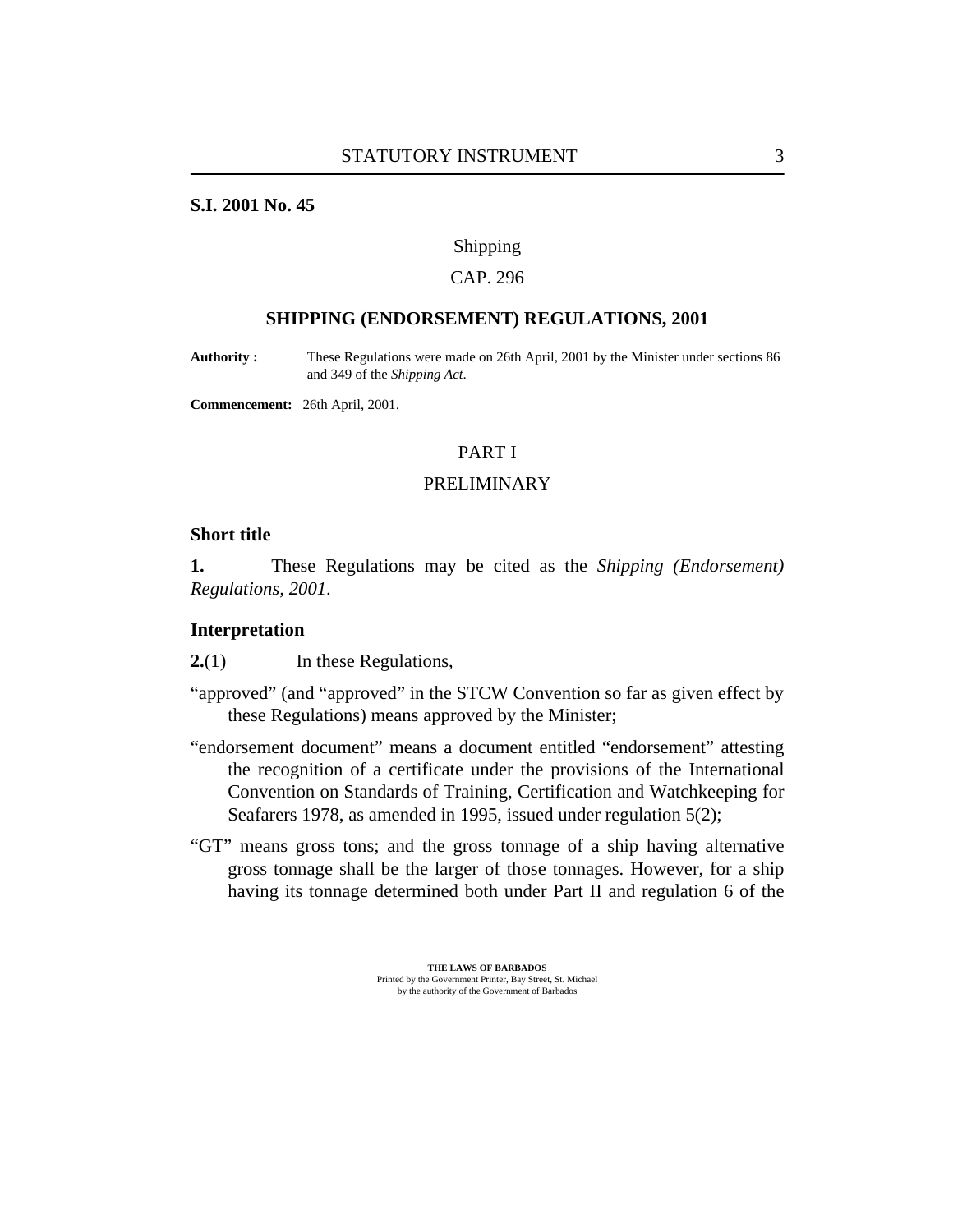*[Merchant Shipping \(Tonnage\) Regulations 1997](http://vm-lims2008:8480/en/showdoc/cr/)* (S.I. 1997 No. 1510) , its gross tonnage shall be that determined under [regulation 6](#page-5-0);

- "high-speed craft" has the same meaning as in the *[Merchant Shipping \(High](http://vm-lims2008:8480/en/showdoc/cr/) [Speed Craft\) Regulations, 1996](http://vm-lims2008:8480/en/showdoc/cr/)* (S.I. 1996 No. 3188) ;
- "IBC Code" means the 1994 Edition of the International Code for the Construction and Equipment of Ships Carrying Dangerous Chemicals in Bulk published by the International Maritime Organisation;
- "IGC Code" means the 1993 Edition of the International Code for the Construction and Equipment of Ships Carrying Liquefied Gases in Bulk published by the International Maritime Organisation;
- "international voyage" means a voyage from a port in one country to a port in another country, either of the countries being party to the STCW Convention;
- "kw" means kilowatts;
- "Merchant Shipping Notice" means a Notice described as such and made by the Barbados Ships' Registry on the approval of the Minister;
- "near-coastal voyage" means a voyage during which the vessel is never more than 200 nautical miles from a safe haven in Barbados;
- "propulsion power" means the total maximum continuous rated output power in kilowatts of all the ship's main propulsion power which appears on the ship's certificate registry or other official document;
- "seagoing" means going to sea beyond the limits of inland waters or in waters within, or closely adjacent to, sheltered waters or areas where port regulations apply;
- "the STCW Code" means the Seafarers' Training, Certification and Watchkeeping Code adopted by the 1995 Conference of Parties to the International Convention on Standards of Training, Certification and Watchkeeping for Seafarers, 1978;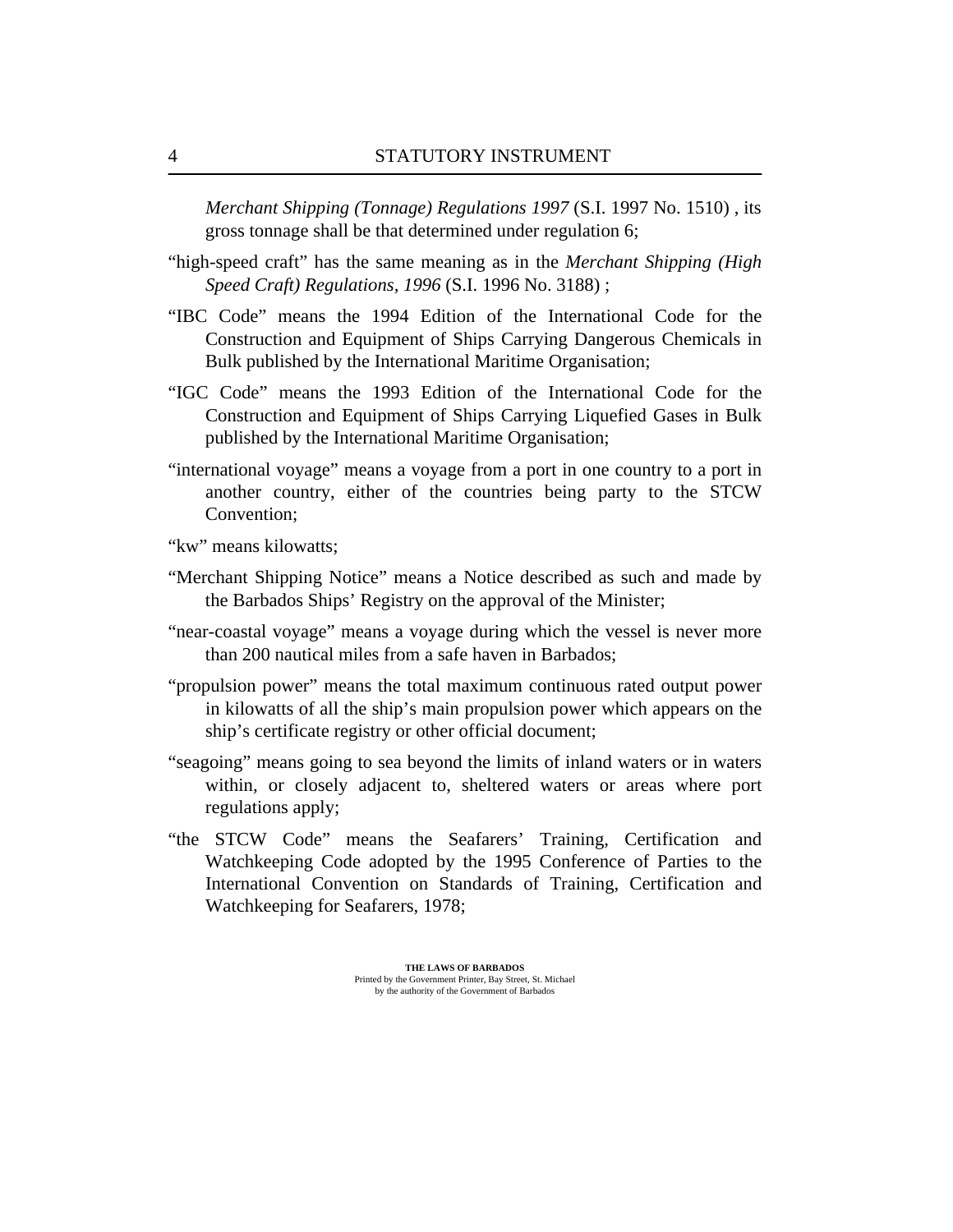<span id="page-4-0"></span>"STCW Convention" means the International Convention on Standards of Training, Certification and Watchkeeping for Seafarers, 1978, as amended on 7th July, 1995;

"tanker" means a chemical tanker, a liquefied gas tanker or an oil tanker.

For the purpose of these Regulations, definitions specified in Article II and regulation I/I of the STCW 95 Convention and section A-I/1 of the STCW Code shall form part of these Regulations. (2)

Any reference to the IBC Code, the IGC Code, the STCW Code, or the STCW Convention or a particular Merchant Shipping Notice shall include reference to any document amending the Code, Convention or Notice which is considered by the Minister to be relevant from time to time and is specified in a Merchant Shipping Notice. (3)

# PART II

### SHIPS

### **Application**

This Part of these Regulations applies to masters and seamen employed in seagoing ships registered in Barbados, except for fishing vessels and pleasure craft. **3.**

#### **Qualification as an officer**

A person is qualified as an officer for the purposes of section 90 of the Act if he holds an appropriate national certificate of competency and an endorsement document in one of the following capacities: **4.**

- master, chief mate or officer in charge of a navigational watch; *(a)*
- (b) chief engineer officer, second engineer officer or officer in charge of an engineering watch; or
- radio operator. *(c)*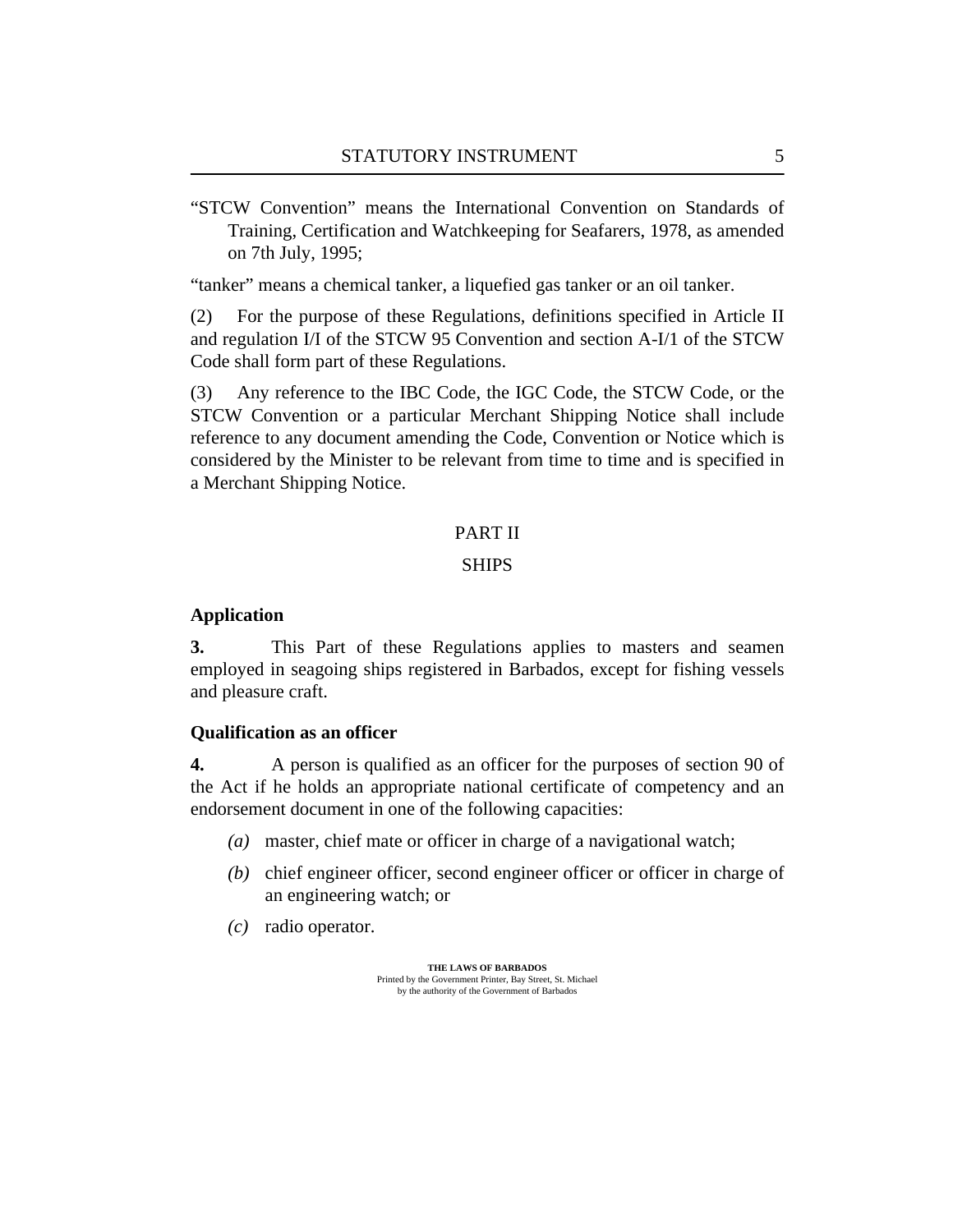### <span id="page-5-0"></span>**Recognition of certificates**

The Minister may recognise a certificate issued to a master, officer or radio operator if he is satisfied **5.**(1)

- (a) that the requirements of the STCW Convention concerning standards of competence, the issue and endorsement of certificates and record keeping are fully complied with; and
- $(b)$  that prompt notification will be given to the Barbados Ships' Registry of any significant change in the arrangements for training and certification provided in compliance with the Convention.

The certificate referred to in paragraph (1) shall be issued by or under the authority of another party to the STCW Convention where that party has been listed in the report issued by the Secretary General of the IMO to the Maritime Safety Committee under regulation I/7 of the STCW Convention. (2)

Where the Minister recognises a certificate pursuant to paragraph (1), he shall endorse such a certificate to attest its recognition if he is satisfied that the requirements of the STCW Convention in paragraph (1)*(a)* and *(b)* have been complied with. (3)

The endorsement shall be in the form of a separate document, entitled "endorsement document". (4)

### **Revalidation of endorsements**

The endorsement document of a master or other officer issued under [regulation 4](#page-4-0) or regulation 5 shall not be valid for seagoing service unless revalidated at intervals not exceeding 5 years to establish continued professional competence in accordance with section A-1/11 of the STCW Code. **6.**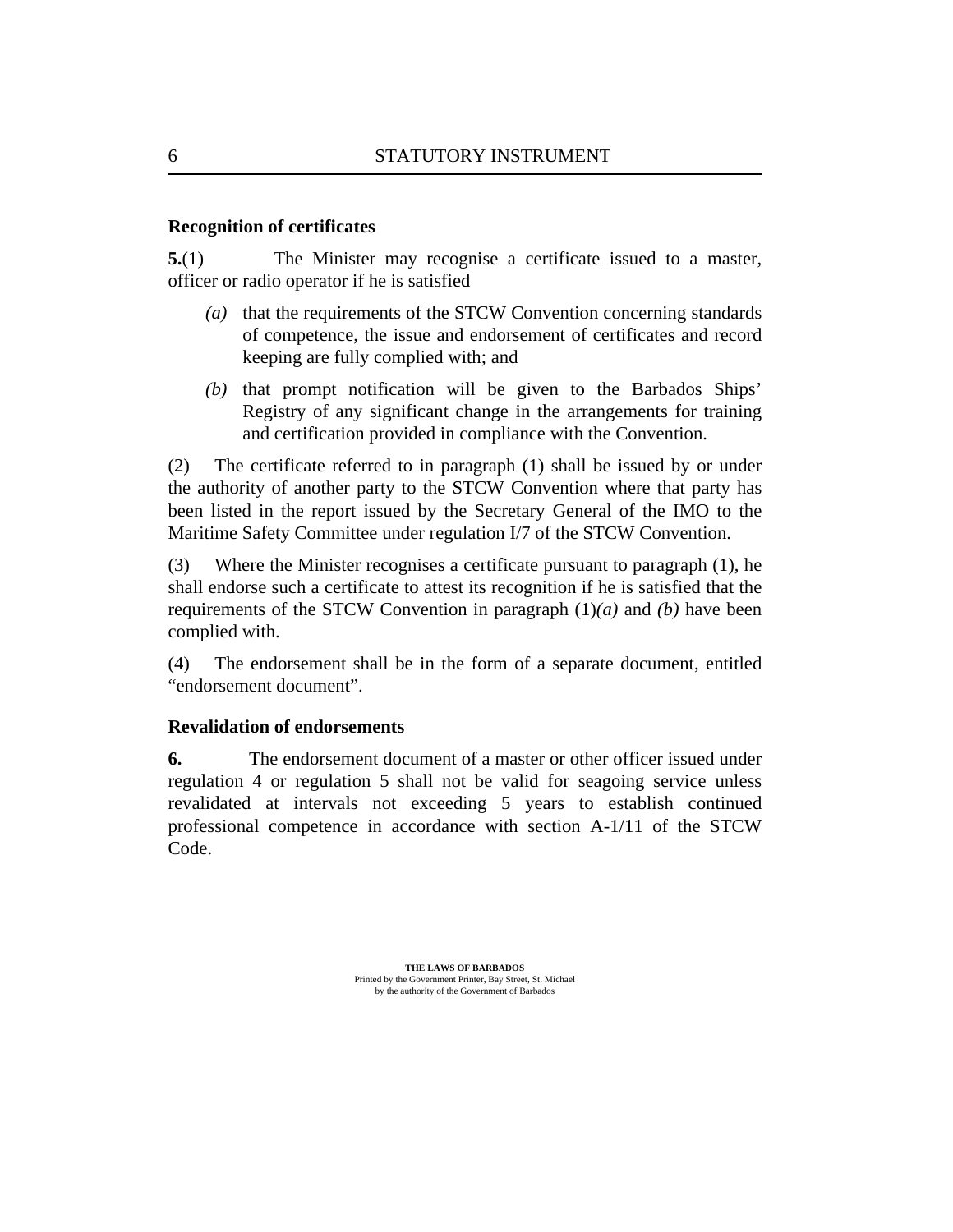# <span id="page-6-0"></span>**Appropriate endorsements**

Any officer serving in the capacity set out in column 1 of the Table of Criteria for Appropriate Certificates as set out in the *[Schedule](#page-11-0)* shall hold an appropriate endorsement document for that capacity. **7.**(1)

A person shall only be entitled to be issued with an endorsement document referred to in paragraph (1) if he complies with the criteria in the Regulations annexed to the STCW Convention set out in column 2 of the *[Schedule](#page-11-0)* in relation to that entry. (2)

The Minister may exempt the master and the officer in charge of a navigational watch on a ship or class of ships from some of the requirements, bearing in mind the safety of all ships which may be operating in the same waters, where he considers that a ship's size and the conditions of its voyage are such as to render the application of the full requirements of this regulation and section A-II/3 of the STCW Code unreasonable or impracticable. (3)

# **Ratings**

The Minister may recognise a rating certificate issued by or under the authority of another party to the STCW Convention where that party has been listed in the report issued by the Secretary General of the IMO to the Maritime Safety Committee under regulation I/7 of the STCW Convention. **8.**(1)

Every rating forming part of a navigational watch on a ship of 500 GT or more, other than ratings whose duties while on watch are of an unskilled nature, shall hold a certificate issued by a party listed as mentioned in paragraph (1). (2)

Every rating forming part of an engine-room watch or designated to perform duties in a periodically unmanned engine-room on a ship powered by main propulsion machinery of 750 kw propulsion power or more, other than ratings whose duties are of an unskilled nature, shall hold a certificate issued by a party listed in as mentioned in paragraph (1). (3)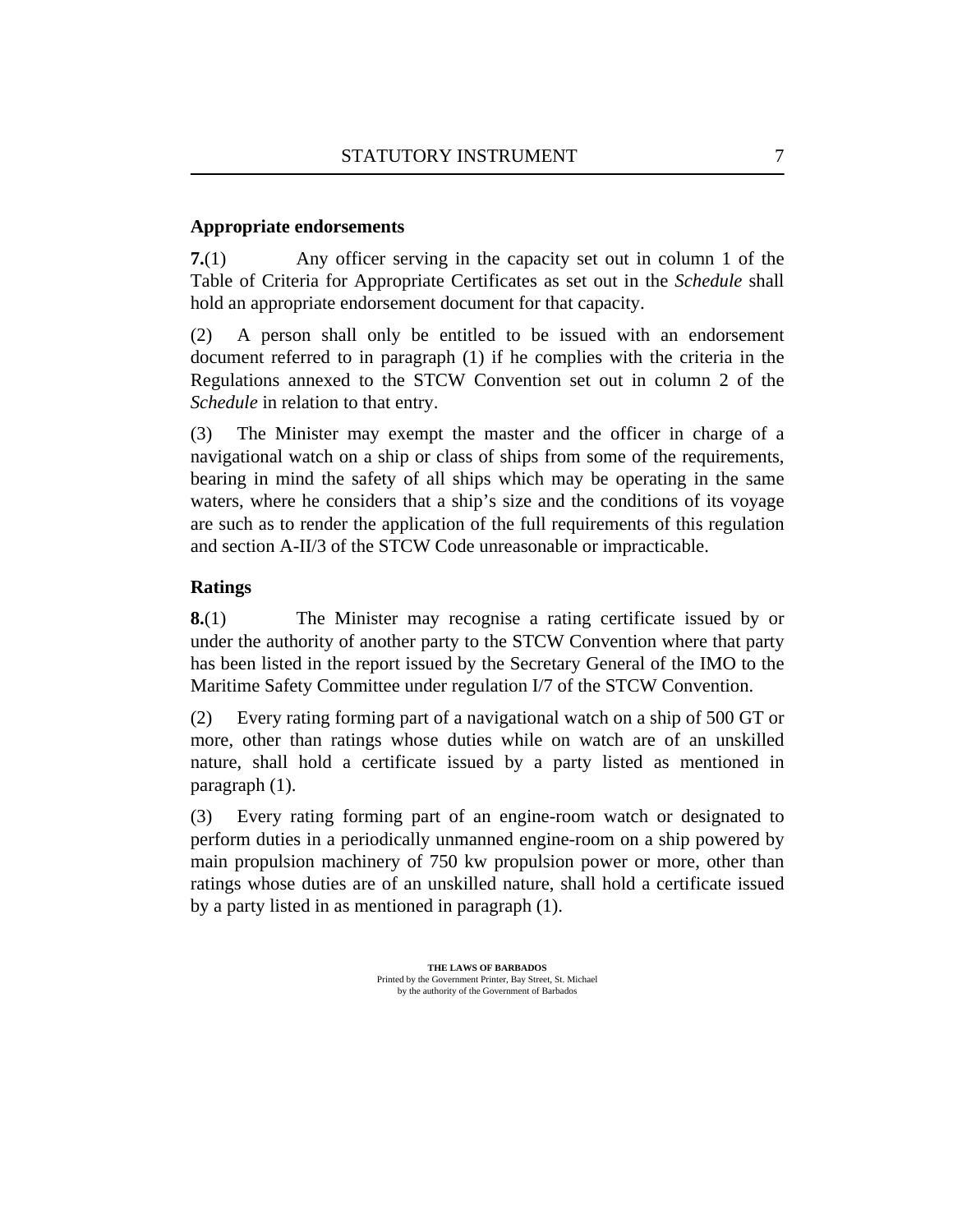Ratings holding a certificate under paragraph (2) or (3) are not required to hold an endorsement document to sail on board a Barbadian ship. (4)

# **Mandatory minimum requirements for the training and qualification of masters, officers, ratings and other personnel on high speed craft**

This regulation applies to masters and officers, ratings and other personnel serving on board high-speed craft. **9.**(1)

Prior to being assigned shipboard duties on board high-speed craft, masters, officers, ratings and other personnel shall have completed the training specified in Merchant Shipping Notice No. M1696. (2)

It shall be the duty of any person providing the training referred to in this regulation to issue documentary evidence to every person successfully completing the training. (3)

In the case of masters, and of officers having an operational role on high-speed craft, the documentary evidence shall be a certificate in a form specified in Merchant Shipping Notice No. M1696 and shall be endorsed in a manner specified in that notice. (4)

# **Mandatory requirements relating to medical first aid and medical care**

A seaman designated to provide medical first aid on board a ship shall meet the standard of competence in medical first aid specified in section A-V1/4, paragraphs 1 to 3 of the STCW Code. **10.**(1)

A seaman designated to take charge of medical care on board ship shall meet the standard of competence in medical care on board ships specified in section A-V1/4, paragraphs 4 to 6 of the STCW Code. (2)

Where training in medical first aid or medical care is not included in the qualifications for the certificate to be issued, a special certificate or documentary evidence, as appropriate, shall be issued by the national authority (3)

<span id="page-7-0"></span>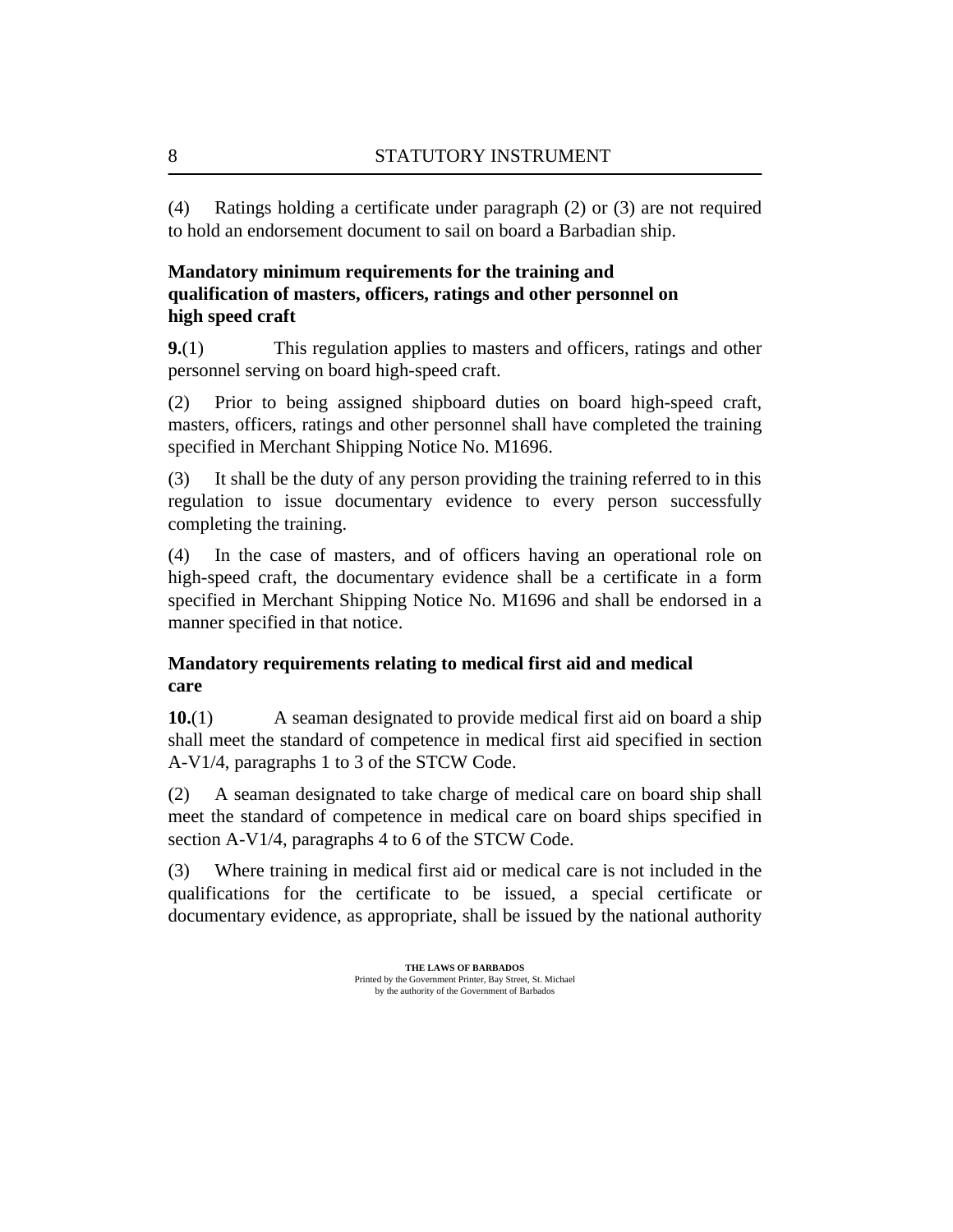<span id="page-8-0"></span>indicating that the holder has attended a course of training in medical first aid or in medical care.

# **Form, validity, recording and surrender of endorsement documents**

Endorsement documents under these Regulations shall be issued by the Minister on receipt of any fee payable, and delivered to the person entitled to hold them. **11.**(1)

An endorsement document shall remain valid for sea going service only so long as the holder can comply with the standards and conditions as to medical fitness and professional competency to act in the appropriate capacity specified in the officer's national certificate of competency. (2)

The Minister shall require the Principal Registrar to keep a record of all endorsement documents which are issued under this Part. (3)

- The record referred to in paragraph (3) shall include (4)
	- (a) any alteration that affects an endorsement document; or
	- any documents that have expired, been revalidated, suspended, *(b)* cancelled, reported lost or destroyed.

Where the holder of an endorsement is issued with an endorsement document at a higher level, he shall surrender the first-mentioned endorsement document to the Minister, or to such person as the Minister directs, for cancellation. (5)

Where a person is convicted of an offence under section 296 of the Act, or where an endorsement document is issued and the conditions for its issue prescribed in this Part have not been complied with, the holder of the relevant endorsement document shall, at the direction of the Minister, deliver it to the Minister, or to such person as the Minister directs, for cancellation. (6)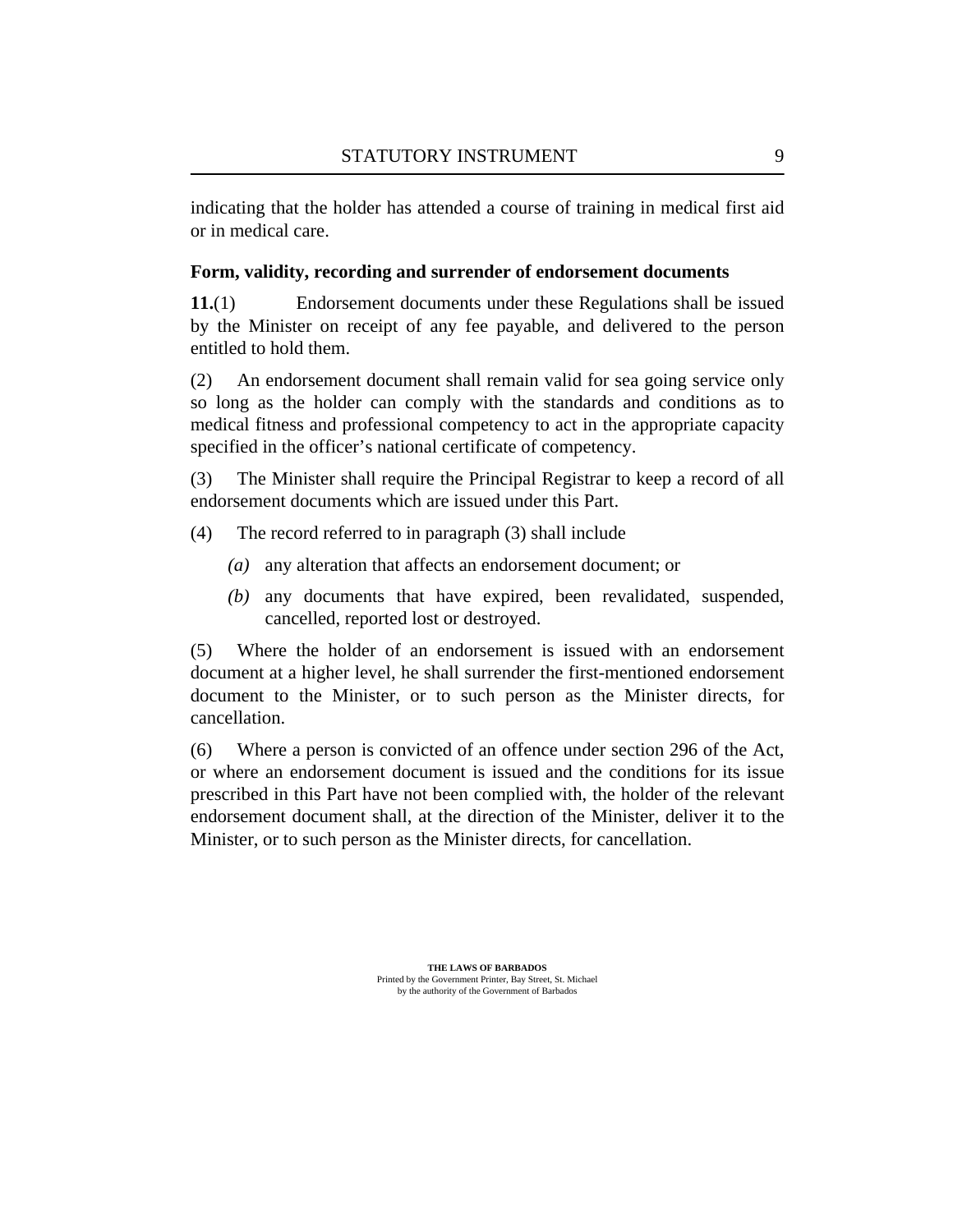### <span id="page-9-0"></span>**Refusal of endorsements and appeals against refusal**

Notwithstanding that an applicant for an endorsement document complies with the standards or fulfils the conditions specified by, or by virtue of, the foregoing provisions of this Part, the Minister shall not issue or revalidate the appropriate endorsement document applied for unless he is satisfied, having regard to all the relevant circumstances, that the applicant is a fit person to be the holder of the endorsement document and to act in the capacity to which it relates. **12.**(1)

If the Minister intends to refuse the issue or revalidation of an endorsement document for any reason, he shall give notice in writing to the applicant who shall have the right, before a date specified in the notice, to require the application to be reviewed at an inquiry. (2)

Where an applicant, before the date mentioned in paragraph (2) above, has required his case to be reviewed at an inquiry in pursuance of that paragraph, the Minister shall cause such an inquiry to be held by one or more persons appointed by him. (3)

# **Loss of endorsement documents**

Where a person entitled to an endorsement document loses or is deprived of the document already issued to him, the Minister, **13.**

- if satisfied that the person has lost or been deprived of the document *(a)* without fault on his part shall; or
- if not so satisfied, may, *(b)*

upon receipt of any fee payable, cause a certificated copy to be issued to that person.

### **Endorsement document of Barbados**

In the case of an endorsement document issued by the Minister, the document shall be endorsed by the Minister in accordance with the STCW **14.**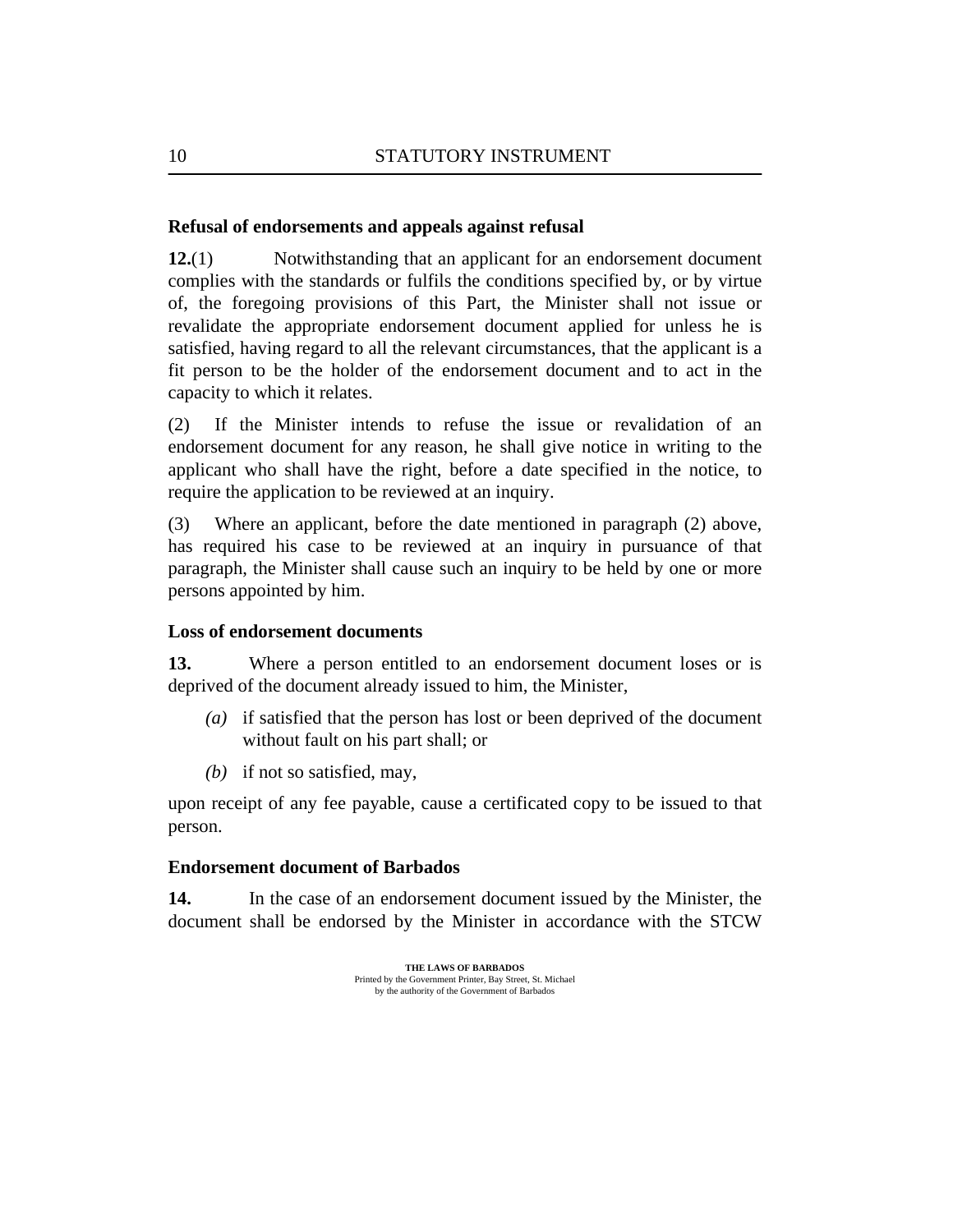<span id="page-10-0"></span>Convention where the Minister is satisfied that the holder of the endorsement document complies with the requirements of the STCW Convention.

#### **Revocation**

*[The [Merchant Shipping \(Training and Certification\) Regulations](http://vm-lims2008:8480/en/showdoc/cr/) [\(S.I. 1997 No. 348\) a](http://vm-lims2008:8480/en/showdoc/cr/)nd the [Merchant Shipping \(Training, Certification and](http://vm-lims2008:8480/en/showdoc/cr/) [Safe Manning\) \(Amendment\) Regulations 1997 \(S.I. 1997 No. 1911\)](http://vm-lims2008:8480/en/showdoc/cr/) made under section 349(1)(c) of the Act are hereby revoked.]* **15.**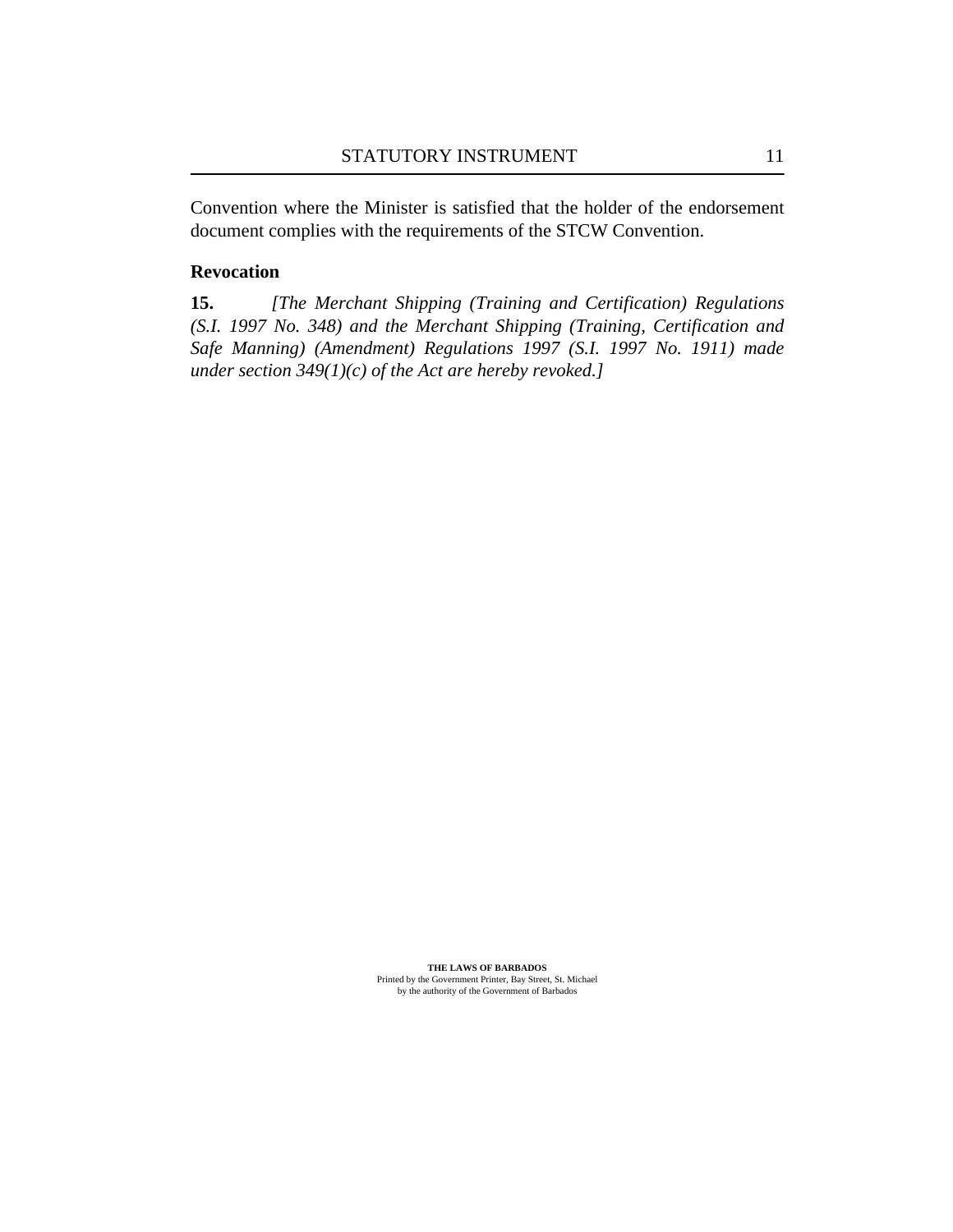# **SCHEDULE**

*([Regulation 7\)](#page-6-0)*

# <span id="page-11-0"></span>*TABLE OF CRITERIA FOR APPROPRIATE CERTIFICATES*

| Column 1                                                                                                         | Column <sub>2</sub>                                 |
|------------------------------------------------------------------------------------------------------------------|-----------------------------------------------------|
| Master and Deck Department                                                                                       | Regulation Annexed to the<br><b>STCW</b> Convention |
| Certification of officers in charge of a<br>navigational watch on ships of 500 GT or more.                       | Regulation $II/1$                                   |
| Certification of masters and chief mates on ships<br>of 500 GT or more.                                          | Regulation $II/2$                                   |
| Certification of masters and chief mates on ships<br>of between 500 and 3000 GT.                                 | Regulation $II/2$                                   |
| Certification of officers in charge of a<br>navigational watch and of masters on ships of<br>less than $500$ GT. | Regulation II/3                                     |

# TABLE OF CRITERIA FOR APPROPRIATE CERTIFICATES

| Column 1                                                                                                                                                                                                                                      | Column 2                                            |
|-----------------------------------------------------------------------------------------------------------------------------------------------------------------------------------------------------------------------------------------------|-----------------------------------------------------|
| Engine Department                                                                                                                                                                                                                             | Regulation Annexed to the<br><b>STCW Convention</b> |
| Officer in charge of an engineering watch in a<br>manned engine room, or designated duty engineer<br>officer in a periodically unmanned engine-room,<br>on a ship powered by main propulsion machinery<br>of 750 kw propulsion power or more. | Regulation III/1                                    |
| Chief engineer officer or second engineer officer<br>on a ship powered by main propulsion machinery<br>of 3000 kw propulsion power or more.                                                                                                   | Regulation III/2                                    |